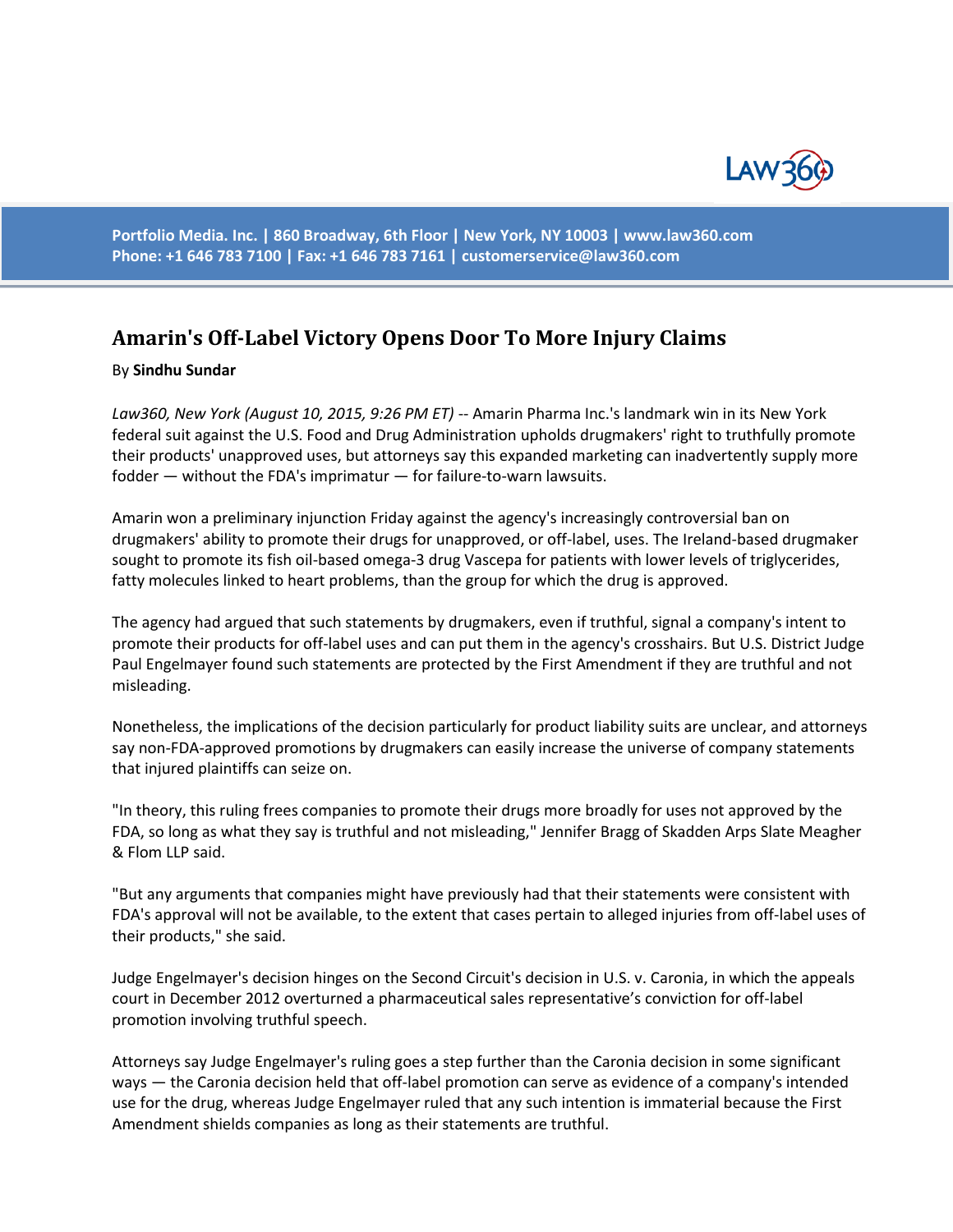In some ways, this can help defendants in injury suits, which often dredge up FDA warning letters or U.S. Department of Justice enforcement actions. If off-label marketing doesn't automatically elicit such attention from regulators and prosecutors, that can leave plaintiffs with fewer official actions or statements to lean on.

But the question of what constitutes "truthful" information could itself lead to litigation, even by the FDA, and also could pave the way for disputes over who can decide what information is truthful, according to Susan Burnett of Bowman and Brooke LLP.

"A drug company would still have to tread extremely carefully in making any kind of off-label statements about their drug," Burnett said.

Putting out extra promotional materials that add new information beyond a drug's approved warning label, or which perhaps even undermine the label in some way, could also weaken companies' position in injury suits.

"Let's say you have a product with a boxed warning, and you believe you're protected from failure-to-warn claims; if you at the same time are promoting data that suggests there's no increased risk of that particular outcome indicated in the boxed warning, then you could be accused of engaging in promotional activity that undermines the label," Loren Brown of DLA Piper LLP said.

Some attorneys also believe drugmakers' new power to put out truthful information beyond a product's label could come back to haunt them in unusual ways. Generic-drug makers have been generally able to fend off injury suits arising from their products by arguing that such claims are preempted because the Hatch-Waxman Amendments require generic drug composition and labeling to adhere to that of their branded counterparts.

Some attorneys say plaintiffs might now argue that generic-drug makers have a First Amendment right to put out truthful information about a drug's potential risks, even without FDA approval, and that their failure to do so amounts to negligence.

"I think this decision has huge implications for the preemption doctrine," Lou Bograd of the Center for Constitutional Litigation PC said.

"If it's the case that drug companies have the First Amendment right to make truthful statements about offlabel uses, and the FDA cannot prohibit them, then it follows that they would have the First Amendment right to truthfully communicate the risks of their products even if that information isn't on the label of the brand-name products," he said.

But defense attorneys are less certain about such implications, reasoning that generics makers seldom engage in that type of promotion anyway.

"Generic-drug makers' business model is based on price and volume, not on advertising that their drug is better than others," Bragg said. "They don't have usually have that same direct-to-physician interaction [that branded-drug makers have]. So my immediate sense is that I don't think this decision would affect generic injury suits much."

Amarin is represented by Floyd Abrams, Joel Kurtzberg and Michael B. Weiss of Cahill Gordon & Reindel LLP.